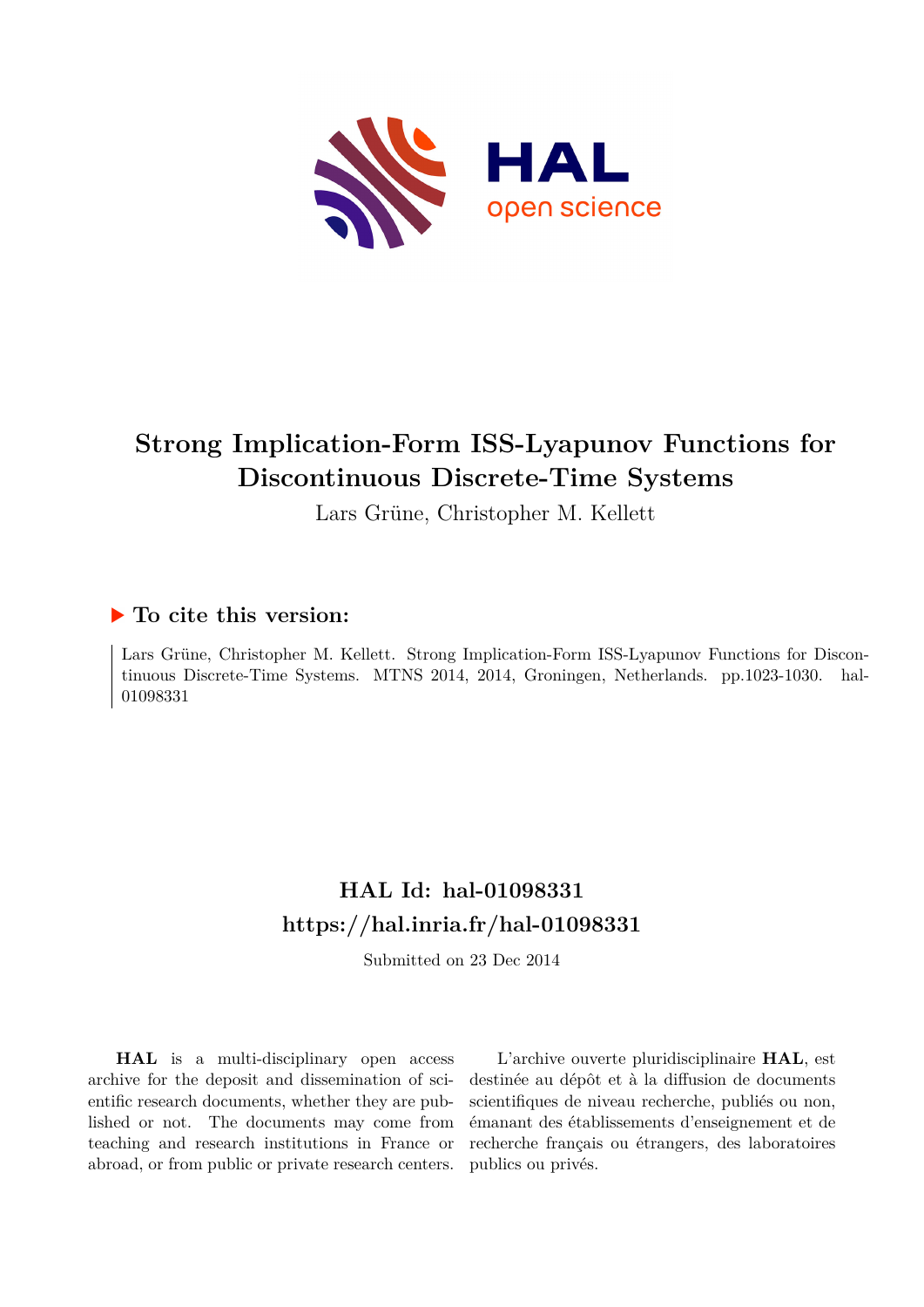### Strong Implication-Form ISS-Lyapunov Functions for Discontinuous Discrete-Time Systems

Lars Grüne and Christopher M. Kellett

*Abstract*— Input-to-State Stability (ISS) and the ISS-Lyapunov function have proved to be useful tools for the analysis and design of nonlinear systems in a variety of contexts. Motivated by the fact that many feedback control laws, such as model predictive control or event-based control, lead to discontinuous discrete-time dynamics, we investigate ISS-Lyapunov functions for such systems. ISS-Lyapunov functions were originally introduced in a so-called *implication-form* and, in many cases, this has been shown to be equivalent to an ISS-Lyapunov function of *dissipation-form*. However, for discontinuous dynamics, we demonstrate via an example that this equivalence no longer holds. We therefore propose a stronger implication-form ISS-Lyapunov which re-establishes the equivalence to dissipation-form ISS-Lyapunov functions and to the ISS property for discontinuous systems.

#### I. INTRODUCTION

The notion of input-to-state stability (ISS) was introduced by Sontag in [20] in order to formalize a Lyapunov type stability property of nonlinear systems taking into account persisting inputs. Soon after its introduction it was recognized as a versatile tool for analyzing stability properties of nonlinear systems and it has become one of the most influential concepts in nonlinear stability theory of the last decades.

One of the most important features of ISS is that it can be fully characterized by means of ISS-Lyapunov functions. To this end, two different concepts of ISS-Lyapunov functions have been extensively used in the literature: ISS-Lyapunov functions in dissipation-form and in implication-form, see Section II for the respective definitions. Both formulations have their own advantages and are useful in different contexts, so it is indeed useful to have both formulations available and to be able to switch from one concept to the other, if necessary, e.g., in proofs.

For continuous-time systems [22] as well as for continuous discrete-time systems [8] these two concepts of ISS-Lyapunov functions are indeed fully equivalent. In this paper, we consider discrete-time nonlinear systems given by

$$
x^+ = f(x, w) \tag{1}
$$

An extended version of this paper was submitted to the IEEE Transactions on Automatic Control

L. Grüne is with the Mathematisches Institut, Universität Bayreuth, 95440 Bayreuth, Germany, e-mail: lars.gruene@uni-bayreuth.de. Research partially supported by the EU under the 7th Framework Program Marie Curie Initial Training Network FP7-PEOPLE-2010-ITN, GA number 264735-SADCO

C. M. Kellett is with the School of Electrical Engineering and Computer Science at the University of Newcastle, Callaghan, New South Wales 2308, Australia, e-mail: Chris.Kellett@newcastle.edu.au. Research supported by Australian Research Council Future Fellowship FT1101000746 and by the Alexander von Humboldt Foundation.

where  $x \in \mathbb{R}^n$ ,  $w \in \mathbb{R}^m$ , and  $f: \mathbb{R}^n \times \mathbb{R}^m \to \mathbb{R}^n$ . We take as inputs sequences with values in  $\mathbb{R}^m$  and denote this space by W. We denote solutions of (1) by  $\phi : \mathbb{Z}_{\geq 0} \times \mathbb{R}^n \times \mathcal{W} \to \mathbb{R}^n$ .

Contrary to [8], in this paper we do not assume any continuity properties of the dynamics  $f(\cdot, \cdot)$ . This is motivated by the use of discontinuous controllers  $u : \mathbb{R}^n \to U$  leading to a discontinuous closed loop system  $x^+ = g(x, u(x), w) =$ :  $f(x, w)$  of the form (1), even if  $g(\cdot, \cdot, \cdot)$  is a continuous map. Among modern controller design techniques, optimization based techniques like model predictive control (MPC) naturally lead to discontinuous feedback laws and, in the presence of state constraints, even the corresponding Lyapunov function is typically discontinuous, cf. [3], [19] or [5, Sections 8.5–8.9]. Similarly, quantized [18], [4] or event-based [2], [17] feedback laws naturally lead to discontinuous closed loop dynamics.

For discontinuous discrete-time dynamics, the equivalence between the two types of ISS-Lyapunov functions fails to hold as the existence of an implication-form ISS-Lyapunov function may not imply the existence of a dissipation-form ISS Lyapunov function, which we will demonstrate by a simple example. It was already observed in [6] that additional regularity properties are needed in order to conclude ISS from the existence of an implication form Lyapunov function. More generally, it is known that discontinuities may affect the usual inherent robustness properties of, e.g., asymptotic [11] or exponential stability [13].

In this paper we do not introduce additional regularity properties in order to fix this problem. Rather, we propose a new "strong" definition of an implication-form ISS-Lyapunov function which we will prove to be fully equivalent to its dissipation-form counterpart but which will maintain the general implication-form structure. Thus, in proofs it can be used like conventional implication-form ISS-Lyapunov functions which we demonstrate in this paper by deriving results about nonlinear scalings of ISS-Lyapunov functions. The construction relies on the idea of including a second implication in the implication-form ISS-Lyapunov function formulation. This idea is not entirely new. Conditions of a similar form have appeared in [14], [15] for hybrid systems and in [16, Formula (7)] for continuous discrete time systems. However, in these references the conditions are introduced as sufficient conditions while here we introduce and systematically study a variant which yields a necessary and sufficient ISS characterization. Moreover, in contrast to some of these references we will not impose any continuity assumptions.

The paper is organized as follows. In Section II we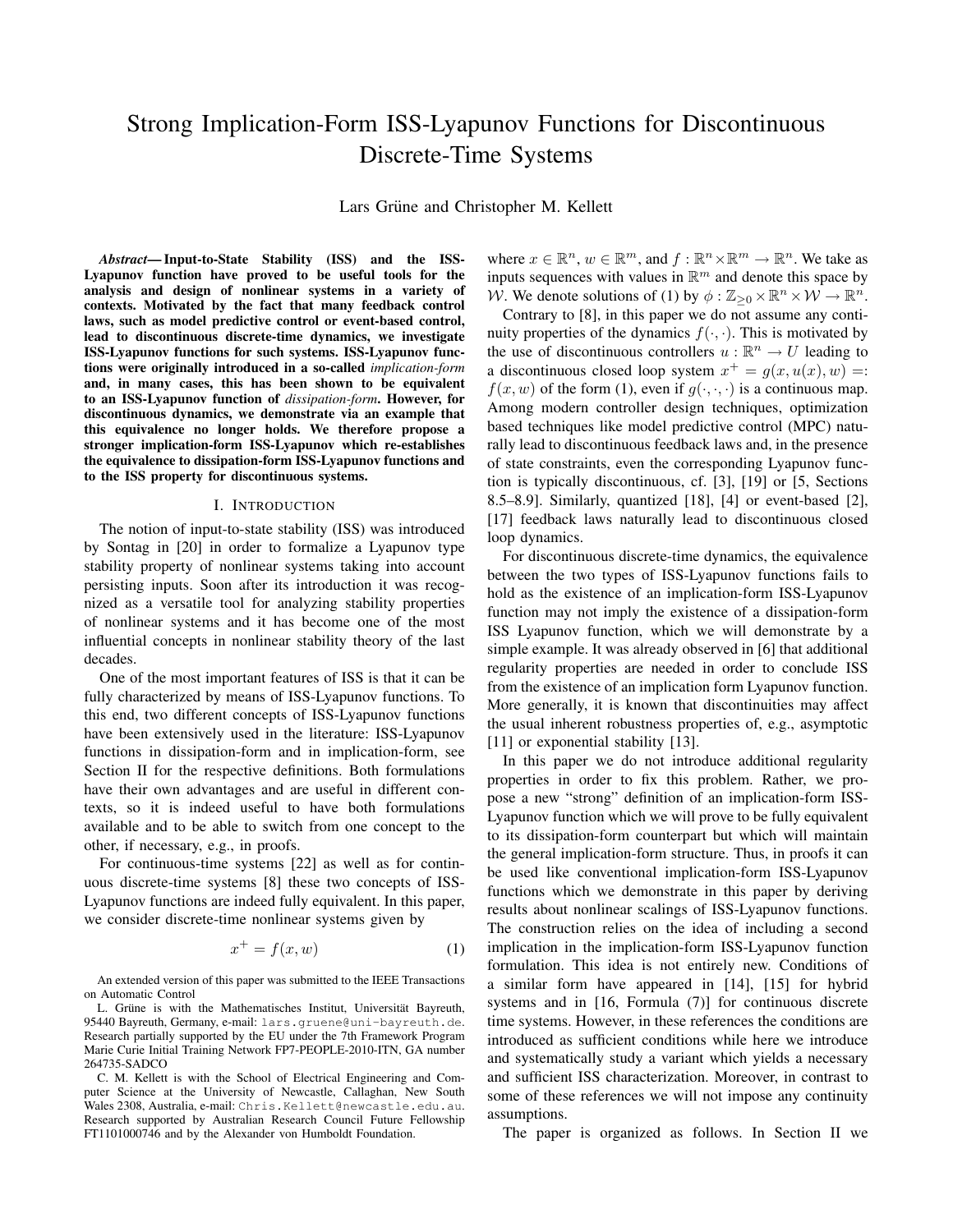recall the definitions of input-to-state stability (ISS) and ISS-Lyapunov functions and discuss the relation between these concepts for continuous and discontinuous dynamics. In Section III we present and analyze our new strong implicationform ISS-Lyapunov function. We show that the existence of such a function is equivalent to the ISS property for discontinuous systems and that any strong implication-form ISS-Lyapunov function is a dissipation-form ISS-Lyapunov function and vice versa. In Section IV we illustrate the usefulness of this concept by proving two properties for which our newly defined Lyapunov function concepts turns out beneficial. Conclusions are presented in Section V and proofs of the main results can be found in Section VI.

#### II. ISS AND ISS-LYAPUNOV FUNCTIONS

In the sequel, we will denote the class of continuous positive definite functions  $\rho : \mathbb{R}_{\geq 0} \to \mathbb{R}_{\geq 0}$  by P. We will also make use of the standard function classes K,  $\mathcal{K}_{\infty}$ ,  $\mathcal{L}_{\infty}$ , and  $\mathcal{KL}$  (see [7] or [10]).

*Definition 2.1:* The system (1) is input-to-state stable (ISS) if there exist  $\beta \in \mathcal{KL}$ ,  $\gamma \in \mathcal{K}$  such that

$$
|\phi(k, x, w)| \le \max\left\{\beta(|x|, k), \sup_{i \in \mathbb{Z}_{[0, k-1]}} \gamma(|w(i)|)\right\} \quad (2)
$$

for all  $x \in \mathbb{R}^n$ ,  $w \in \mathcal{W}$ , and  $k \in \mathbb{Z}_{\geq 0}$ .

One of the reasons for the success of the ISS notion is that it is fully compatible with the concept of Lyapunov functions. To this end, both in continuous and in discrete-time two types of ISS-Lyapunov functions are used. The first is the so called dissipation-form ISS-Lyapunov function.

*Definition 2.2:* A dissipation-form ISS-Lyapunov function for (1) is a function  $V : \mathbb{R}^n \to \mathbb{R}_{\geq 0}$  such that there exist  $\alpha_1, \alpha_2, \alpha \in \mathcal{K}_{\infty}$  and  $\sigma \in \mathcal{K}$  so that, for all  $x \in \mathbb{R}^n$  and  $w \in \mathbb{R}^m$ 

$$
\alpha_1(|x|) \le V(x) \le \alpha_2(|x|) \tag{3}
$$

$$
V(f(x, w)) - V(x) \le -\alpha(|x|) + \sigma(|w|). \tag{4}
$$

The second type of ISS-Lyapunov function is the following implication form.

*Definition 2.3:* An implication-form ISS-Lyapunov function for (1) is a function  $V : \mathbb{R}^n \to \mathbb{R}_{\geq 0}$  such that there exist  $\alpha_1, \alpha_2, \hat{\alpha} \in \mathcal{K}_{\infty}$  and  $\chi \in \mathcal{K}$  so that, for all  $x \in \mathbb{R}^n$  and  $w \in \mathbb{R}^m$ , (3) and

 $|x| \ge \chi(|w|) \Rightarrow V(f(x, w)) - V(x) \le -\hat{\alpha}(|x|)$  (5)

holds.

We observe that an implicit constraint in these definitions is  $\alpha(|x|) \le V(x)$  and  $\hat{\alpha}(|x|) \le V(x)$ , respectively.

For continuous dynamics  $f$  it was shown in [8] that the existence of either type of ISS-Lyapunov function is equivalent to system (1) being ISS. An inspection of the proofs in this reference reveals that only the proof for the implication "existence of a dissipation-form ISS Lyapunov function  $\Rightarrow$  system (1) is ISS" can be carried over to the discontinuous case. We state this in the following lemma.

*Lemma 2.4:* [8, Lemma 3.5] If there exists a dissipationform ISS-Lyapunov function for (1) then the system is ISS.

The proof of the converse implication in [8] relies on the fact that the existence of a dissipation-form ISS-Lyapunov function is equivalent to the existence of an implicationform ISS-Lyapunov function. While the following proposition shows that one implication of this equivalence remains true in the discontinuous setting, the subsequent example demonstrates that the opposite implication fails to hold.

*Proposition 2.5:* If  $V : \mathbb{R}^n \to \mathbb{R}_{\geq 0}$  is a dissipation-form ISS-Lyapunov function with  $\alpha_1, \alpha_2, \alpha \in \mathcal{K}_{\infty}$  and  $\sigma \in \mathcal{K}$ then  $V$  is an implication-form ISS-Lyapunov function with  $\chi \doteq \alpha^{-1} \circ 2\sigma \in \mathcal{K}$  and  $\hat{\alpha} = \frac{1}{2}\alpha \in \mathcal{K}_{\infty}$ .

*Proof:* We rewrite (4) as

$$
V(f(x, w)) - V(x) \le -\frac{1}{2}\alpha(|x|) - \frac{1}{2}\alpha(|x|) + \sigma(|w|).
$$

Therefore, with  $\chi = \alpha^{-1} \circ 2\sigma \in \mathcal{K}$  and  $\hat{\alpha} \doteq \frac{1}{2}\alpha \in \mathcal{K}_{\infty}$  we immediately see that

$$
|x| \ge \chi(|w|)
$$
  $\Rightarrow$   $V(f(x, w)) - V(x) \le -\frac{1}{2}\alpha(|x|).$ 

*Remark 2.6:* We observe that we can trade off the decrease rate,  $\hat{\alpha}$  and the input-dependent level set defined by  $χ$ . In particular, for any  $\hat{\alpha} \in \mathcal{K}_{\infty}$  and  $\varphi \in \mathcal{K}_{\infty}$  such that  $\hat{\alpha}(s) + \varphi(s) \leq \alpha(s)$ , for all  $s \in \mathbb{R}_{\geq 0}$ , we see that V satisfies (5) with  $\chi = \varphi^{-1} \circ \sigma$ .

The following example shows that the converse of Proposition 2.5 does not hold in general.

*Example 2.7:* Consider the system

$$
x^{+} = f(x, w) = \nu(w)\kappa(x)
$$
 (6)

where

$$
\kappa(x) \doteq \begin{cases} 0, & x = 0 \\ \frac{1}{|x|}, & |x| \in (0, 1) \\ \frac{1}{2|x|}, & |x| \ge 1 \end{cases}
$$
 (7)

and

$$
\nu(w) \doteq \begin{cases} 0, & w = 0 \\ \frac{1}{2}|w|^2, & |w| \in (0,1) \\ 1, & |w| \ge 1. \end{cases}
$$
 (8)

Take  $V(x) \doteq |x|$  so that both the upper and lower bounds of (3) can be trivially taken as |x|. We observe that if  $|x| \ge |w|$ then for  $|x| \in (0,1)$ 

$$
|f(x, w)| = \frac{|w|^2}{2|x|} \le \frac{|x|^2}{2|x|} = \frac{|x|}{2}
$$

and for  $|x| \geq 1$ 

$$
|f(x, w)| = \nu(w) \frac{1}{2|x|} \le \frac{1}{2|x|} \le \frac{|x|}{2}.
$$

Therefore, with  $\alpha(s) \doteq \frac{1}{2}s$  we see that

$$
|x|\geq |w| \quad \Rightarrow \quad V(f(x,w))-V(x)\leq -\alpha(|x|).
$$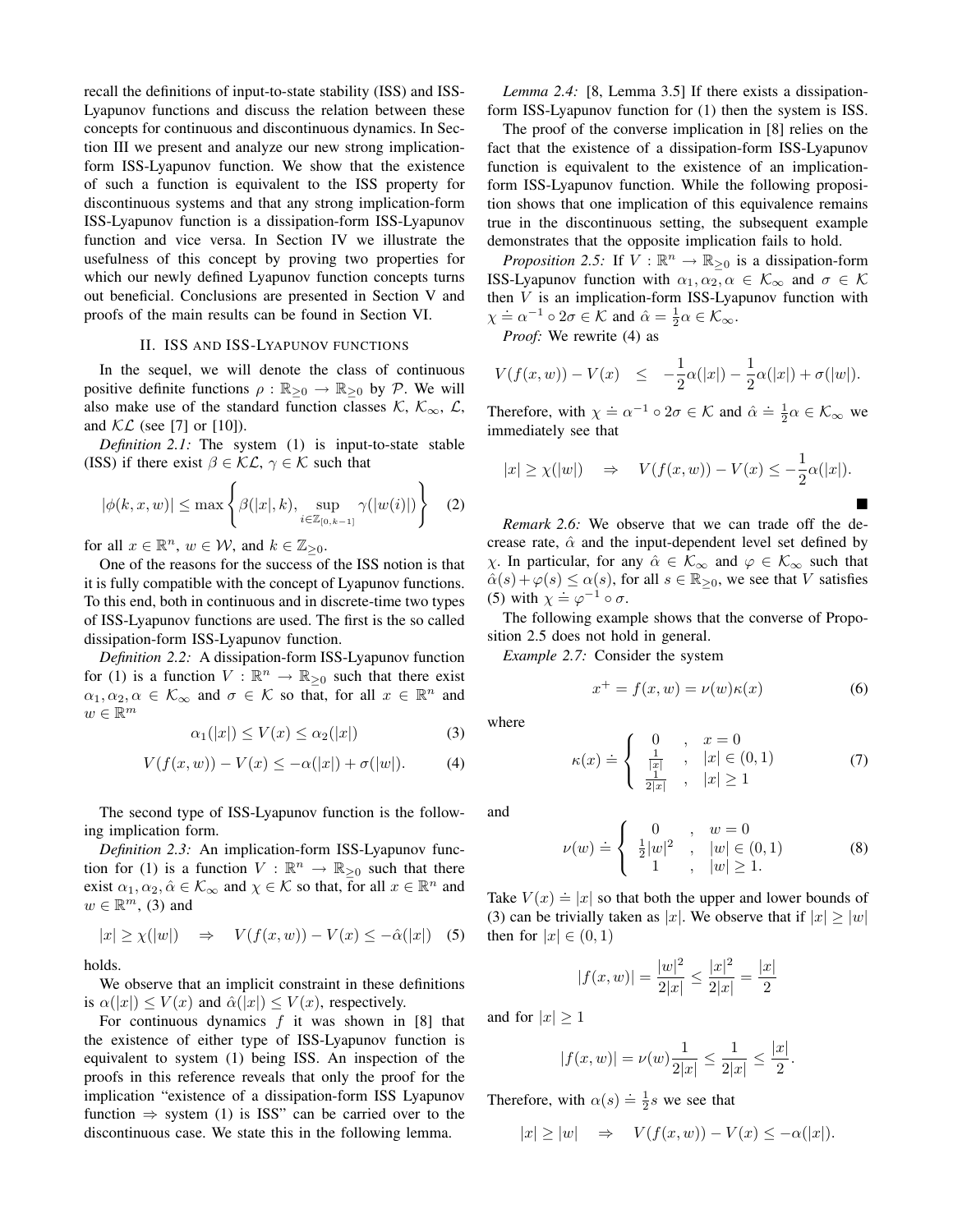However, it is straightforward to see that the system (6) is not ISS. Take  $w \equiv 1$  and any initial condition  $x \in (0, 1)$ . Then we see that

$$
\phi(2k+1, x) = 2^{2k} \frac{1}{x}, \quad \forall k \in \mathbb{Z}_{\geq 0}.
$$

In other words, every other time step the solution increases so that the ISS estimate (2) can never be satisfied.

According to Lemma 2.4, this implies that a dissipationform ISS-Lyapunov function cannot exist for (6). Hence, the example also shows that the existence of an implication-form ISS-Lyapunov function does not imply the existence of a dissipation-form ISS-Lyapunov function.

*Remark 2.8:* We did not require continuity of V in any of our definitions because this yields additional flexibility in constructing  $V$  for discontinuous systems. Note, however, that  $V$  in Example 2.7 is continuous, hence the gap between ISS-Lyapunov functions in implication- and dissipation-form is not due to possible discontinuities in  $V$  but only due to the discontinuities in f.

#### III. THE STRONG IMPLICATION FORM ISS-LYAPUNOV FUNCTION

As just demonstrated, in the discontinuous setting the existence of an ISS-Lyapunov function in the implication form (3), (5) does not imply ISS and is not equivalent to the existence of an ISS-Lyapunov function in dissipation form (3), (4). In this section, we propose the following stronger alternative to the implication (5) which fixes these problems.

*Definition 3.1:* A strong implication-form ISS-Lyapunov function for (1) is a function  $V : \mathbb{R}^n \to \mathbb{R}_{\geq 0}$  such that there exist functions  $\alpha_1, \alpha_2, \hat{\alpha} \in \mathcal{K}_{\infty}$  and  $\varphi, \chi \in \mathcal{K}$ , so that, for all  $x \in \mathbb{R}^n$  and  $w \in \mathbb{R}^m$ , V satisfies (3) and

$$
|x| \ge \chi(|w|) \quad \Rightarrow \quad V(f(x, w)) - V(x) \le -\hat{\alpha}(|x|) \tag{9}
$$

$$
|x| < \chi(|w|) \quad \Rightarrow \quad V(f(x, w)) \leq \varphi(|w|). \tag{10}
$$

This definition is motivated by the ISS Lyapunov functions in implication form in continuous time, which will always satisfy the second implication on time intervals on which  $w$ is constant.

Before we turn to investigating the relation between the strong implication-form ISS-Lyapunov function and the notions introduced in the last section, we show a useful rescaling property of strong implication-form ISS-Lyapunov function (which in fact can be proved analogously also for conventional implication-form ISS-Lyapunov functions).

To this end, we observe that a weaker form of (9) is obtained when  $\hat{\alpha} \in \mathcal{K}_{\infty}$  is replaced by a merely positive definite function  $\hat{\rho} \in \mathcal{P}$  such that

$$
|x| \ge \chi(|w|) \quad \Rightarrow \quad V(f(x, w)) - V(x) \le -\hat{\rho}(|x|). \tag{11}
$$

Conversely, (9) can be strengthened to requiring the existence of  $\lambda \in (0,1)$  such that

$$
|x| \ge \chi(|w|) \quad \Rightarrow \quad V(f(x, w)) \le \hat{\lambda} V(x). \tag{12}
$$

Note that the latter implies exponential decay of  $k \mapsto$  $V(\phi(k,x,0)).$ 

*Theorem 3.2:* The following are equivalent:

- (i) There exists a  $\hat{\rho} \in \mathcal{P}$  and a strong implication-form ISS-Lyapunov function  $V$  satisfying (11) instead of (9);
- (ii) There exists a strong implication-form ISS-Lyapunov function  $V$ ;
- (iii) For any given  $\lambda \in (0,1)$  there exists a strong implication-form ISS-Lyapunov function  $V$  satisfying (12).

Moreover, for V satisfying (i) there exist  $\bar{\alpha}$  and  $\tilde{\alpha} \in \mathcal{K}_{\infty}$ such that  $\hat{V}$  in (ii) and  $\hat{V}$  in (iii) can be written in the form  $\hat{V} = \bar{\alpha}(V)$  and  $\hat{V} = \tilde{\alpha}(V)$ .

The proof of this theorem can be found in Section VI-A.

The next theorem shows that the strong implication-form ISS-Lyapunov function is equivalent to the dissipative-form ISS-Lyapunov function (4). This then overcomes the gap observed between the dissipative-form ISS-Lyapunov function and the conventional implication-form ISS-Lyapunov function (5) when considering discontinuous systems and ISS-Lyapunov functions.

*Theorem 3.3:* Let  $V : \mathbb{R}^n \to \mathbb{R}_{\geq 0}$  be a function satisfying (3) for  $\alpha_1, \alpha_2 \in \mathcal{K}_{\infty}$ .

(i) If V together with functions  $\alpha \in \mathcal{K}_{\infty}$  and  $\sigma \in \mathcal{K}$ satisfies (4) then V also satisfies (9) with  $\hat{\alpha} \doteq \alpha/2$ ,  $\chi \doteq \alpha/2$ .  $\alpha^{-1} \circ 2\sigma$  and satisfies (10) with  $\varphi = \gamma \circ \chi + \sigma$ , where  $\gamma \in \mathcal{K}_{\infty}$  is arbitrary with  $\gamma \geq \alpha_2 - \alpha$ .

(ii) If V together with functions  $\hat{\alpha} \in \mathcal{K}_{\infty}$  and  $\chi, \varphi \in \mathcal{K}$ satisfies (9) and (10), then V also satisfies (4) with  $\alpha =$  $\min\{\hat{\alpha}, \alpha_1\}$  and  $\sigma = \varphi$ .

*Proof:* (i) We rewrite (4) as

$$
V(f(x, w)) - V(x) \le -\frac{1}{2}\alpha(|x|) - \frac{1}{2}\alpha(|x|) + \sigma(|w|).
$$

Therefore, with  $\chi \doteq \alpha^{-1} \circ 2\sigma \in \mathcal{K}$  and  $\hat{\alpha} \doteq \frac{1}{2}\alpha \in \mathcal{K}_{\infty}$  we immediately see that

$$
|x| \ge \chi(|w|)
$$
  
\n
$$
\Rightarrow V(f(x, w)) - V(x) \le -\frac{1}{2}\alpha(|x|) = -\hat{\alpha}(|x|)
$$

and

$$
|x| < \chi(|w|)
$$
\n
$$
\Rightarrow V(f(x, w)) \leq V(x) - \alpha(|x|) + \sigma(|w|)
$$
\n
$$
\leq \alpha_2(|x|) - \alpha(|x|) + \sigma(|w|)
$$
\n
$$
\leq \gamma(|x|) + \sigma(|w|)
$$
\n
$$
\leq \gamma(\chi(|w|)) + \sigma(|w|)
$$
\n
$$
= \varphi(|w|).
$$

(ii) If  $|x| \ge \chi(|w|)$  then we get

$$
V(f(x,w)) - V(x) \le -\hat{\alpha}(|x|) \le -\alpha(|x|) + \sigma(|w|).
$$

In case  $|x| < \chi(|w|)$ , using (3) we obtain

$$
V(f(x, w)) - V(x) \le \varphi(|w|) - \alpha_1(|x|) \le -\alpha(|x|) + \sigma(|w|).
$$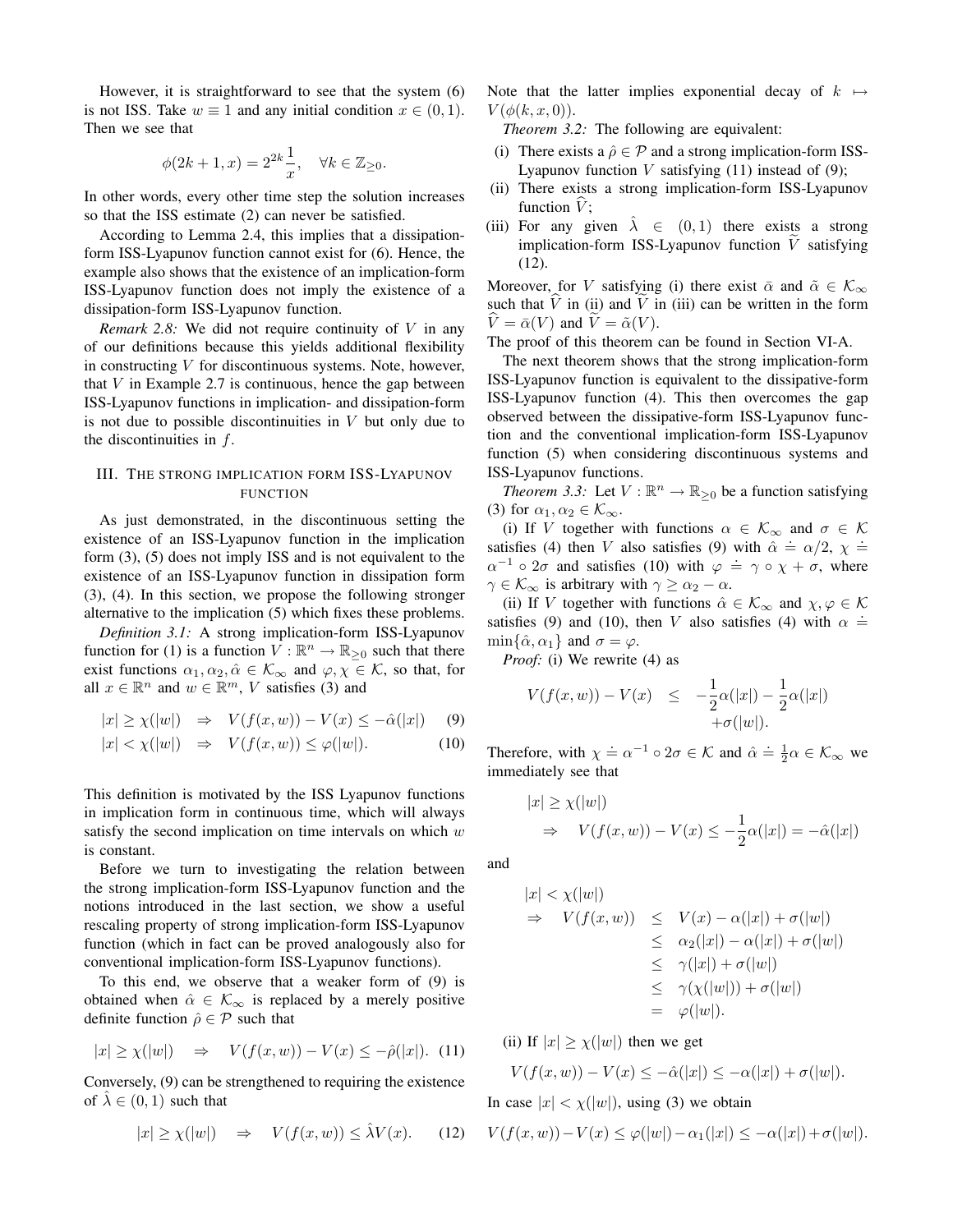Hence, the stronger implication form (9) is equivalent to the dissipation form (4). This enables us to carry over the proof of the equivalence between ISS and the existence of a (strong implication-form) ISS-Lyapunov function to the discontinuous setting. This leads to the following theorem whose proof can be found in Section VI-B.

*Theorem 3.4:* System (1) is ISS if and only if there exists a strong implication-form ISS-Lyapunov function in the sense of Definition 3.1.

#### IV. TWO CONSEQUENCES

In this section we illustrate the usefulness of the newly introduced strong implication-form ISS-Lyapunov function by proving two immediate consequences from the new concept. The first states that by nonlinear rescaling of a dissipationform ISS-Lyapunov function one can always obtain an exponentially decaying dissipation-form ISS Lyapunov function. This means that there exists  $\lambda \in (0,1)$  such that the inequality

$$
V(f(x, w)) \le \lambda V(x) + \sigma(|w|)
$$
 (13)

holds for all  $x \in \mathbb{R}^n$  and  $w \in \mathbb{R}^m$ .

Before formulating the actual rescaling result, we first note that we can prove a result similar to Theorem 3.3 for the relationship between dissipative-form and strong implicationform ISS Lyapunov functions when we have an exponential decrease.

*Theorem 4.1:* Let  $V : \mathbb{R}^n \to \mathbb{R}_{\geq 0}$  be a function satisfying (3) for  $\alpha_1, \alpha_2 \in \mathcal{K}_{\infty}$ .

(i) If V together with  $\lambda \in (0,1)$  and  $\sigma \in \mathcal{K}$  satisfies (13), then V also satisfies (10) and (12) with  $\hat{\lambda} = \lambda + \varepsilon$  satisfying  $\lambda + \varepsilon < 1$ ,  $\chi \doteq \alpha_1^{-1}(\frac{1}{\varepsilon}\sigma)$ , and  $\varphi \doteq \lambda \alpha_2 \circ \chi + \sigma$ .

(ii) If V together with  $\lambda \in (0,1)$ ,  $\chi, \varphi \in \mathcal{K}$  satisfies (10) and (12), then V also satisfies (13) with  $\lambda = \hat{\lambda}$  and  $\sigma = \varphi$ .

*Proof:* (i) Since  $\lambda \in (0,1)$  there exists  $\varepsilon > 0$  such that  $\lambda + \varepsilon \in (0, 1)$ . We may then rewrite (13) as

$$
V(f(x, w)) \leq (\lambda + \varepsilon)V(x) - \varepsilon V(x) + \sigma(|w|)
$$
  

$$
\leq \lambda V(x) - \varepsilon \alpha_1(|x|) + \sigma(|w|)
$$

which yields the implication (12). The implication (10) follows from the upper bound on  $V$  and the condition  $|x| < \chi(|w|)$  as

$$
V(f(x, w)) \leq \lambda \alpha_2(|x|) + \sigma(|w|) \leq \lambda \alpha_2 \circ \chi(|w|) + \sigma(|w|).
$$

The proof of (ii) is immediate by inspection.

The actual rescaling result is now formulated in the following corollary.

*Corollary 4.2:* For any dissipation-form ISS-Lyapunov function  $V : \mathbb{R}^n \to \mathbb{R}_{\geq 0}$  and any  $\lambda \in (0,1)$ , there exists a function  $\tilde{\alpha} \in \mathcal{K}_{\infty}$  such that  $\tilde{V} = \tilde{\alpha} \circ V : \mathbb{R}^n \to \mathbb{R}_{\geq 0}$ is a dissipation-form ISS-Lyapunov function satisfying the exponential decay inequality (13).

*Proof:* Theorem 3.3 implies that V is a strong implicationform ISS-Lyapunov function. Theorem 3.2 then implies the existence of  $\tilde{\alpha} \in \mathcal{K}_{\infty}$  such that  $\tilde{\alpha} \circ V$  has the exponential decrease (12) and thus Theorem 4.1(ii) implies (13).

The second consequence of our setting is related to conventional implication-form ISS-Lyapunov functions as defined in Definition 2.2. As discussed after this definition, it was already observed in [8] that the existence of such a Lyapunov function implies ISS if the discrete-time dynamics f and the Lyapunov function  $V$  are continuous.

Using the framework of strong implication-form ISS-Lyapunov functions we can now show that continuity of f is actually only needed in  $w = 0$ , in the following uniform sense.

*Definition 4.3:* We say that f is continuous in  $w = 0$ uniformly in x, if for each  $r > 0$  there is  $\gamma_r \in \mathcal{K}_{\infty}$  such that for all  $|x| \leq r$ ,  $|w| \leq r$  the inequality

$$
|f(x, w) - f(x, 0)| \leq \gamma_r(|w|)
$$

holds.

Moreover, we need continuity of V in  $x = 0$ . Since the latter is a consequence of the bounds (3), only the continuity condition on  $f$  is explicitly demanded in the following proposition.

*Proposition 4.4:* Let V be a (conventional) implicationform ISS-Lyapunov function for appropriate  $\alpha_1, \alpha_2, \hat{\alpha} \in \mathcal{K}_{\infty}$ and  $\chi \in \mathcal{K}$ . Assume that f is continuous in  $w = 0$  uniformly in x in the sense of Definition 4.3. Then there exists  $\varphi \in \mathcal{K}$  so that  $V$  is a strong implication-form ISS-Lyapunov function and thus also a dissipation-form ISS-Lyapunov function. *Proof:* First, consider  $w \equiv 0$ . Then we observe that

$$
|f(x,0)| \leq \alpha_1^{-1}(V(f(x,0))) \leq \alpha_1^{-1}(V(x) - \hat{\alpha}(|x|))
$$
  
 
$$
\leq \alpha_1^{-1}(\alpha_2(|x|) - \hat{\alpha}(|x|)). \tag{14}
$$

Since by (5)  $\hat{\alpha}(|x|) \le V(x) \le \alpha_2(|x|)$  for all  $x \in \mathbb{R}^n$ , with equality if and only if  $x = 0$ , the function  $\alpha_1^{-1}(\alpha_2(s) - \hat{\alpha}(s))$ is positive definite. Define  $\bar{\gamma} \in \mathcal{K}_{\infty}$  by

$$
\bar{\gamma}(s) \doteq \max\left\{s, \alpha_1^{-1}(\alpha_2(s) - \hat{\alpha}(s))\right\}, \quad \forall s \in \mathbb{R}_{\geq 0} \quad (15)
$$

so that

$$
|f(x,0)| \le \bar{\gamma}(|x|), \quad \forall x \in \mathbb{R}^n. \tag{16}
$$

Now, if for all  $r > 0$  we define

$$
\hat{\gamma}(r) \doteq \sup\{|f(x, w) - f(x, 0)| : |x| \le r, |w| \le r\},\
$$

then for all  $r_1 \geq r$  we obtain  $\hat{\gamma}(r) \leq \gamma_{r_1}(r)$  which implies  $\hat{\gamma}(r) \rightarrow 0$  as  $r \rightarrow 0$ . Moreover,  $\hat{\gamma}(r)$  is finite for all  $r > 0$ . Hence, we may overbound  $\hat{\gamma}$  with a function  $\gamma \in \mathcal{K}_{\infty}$ .

It is now sufficient to show that there exists  $\varphi \in \mathcal{K}_{\infty}$ such that the implication in (10) holds. To this end, let  $|x|$  <  $\chi(|w|)$ . Then we have

$$
|f(x, w)| = |f(x, w) - f(x, 0) + f(x, 0)|
$$
  
\n
$$
\leq \gamma (\max\{|w|, \chi(|w|)\}) + \bar{\gamma}(|x|)
$$
  
\n
$$
\leq \gamma (\max\{|w|, \chi(|w|)\}) + \bar{\gamma}(\chi(|w|)) =: \tilde{\gamma}(|w|)
$$

implying

 $\blacksquare$ 

$$
V(f(x, w)) \leq \alpha_2(|f(x, w)|) \leq \alpha_2(\tilde{\gamma}(|w|)).
$$

This shows the desired inequality with  $\varphi(r) \doteq \alpha_2(\tilde{\gamma}(|w|)).$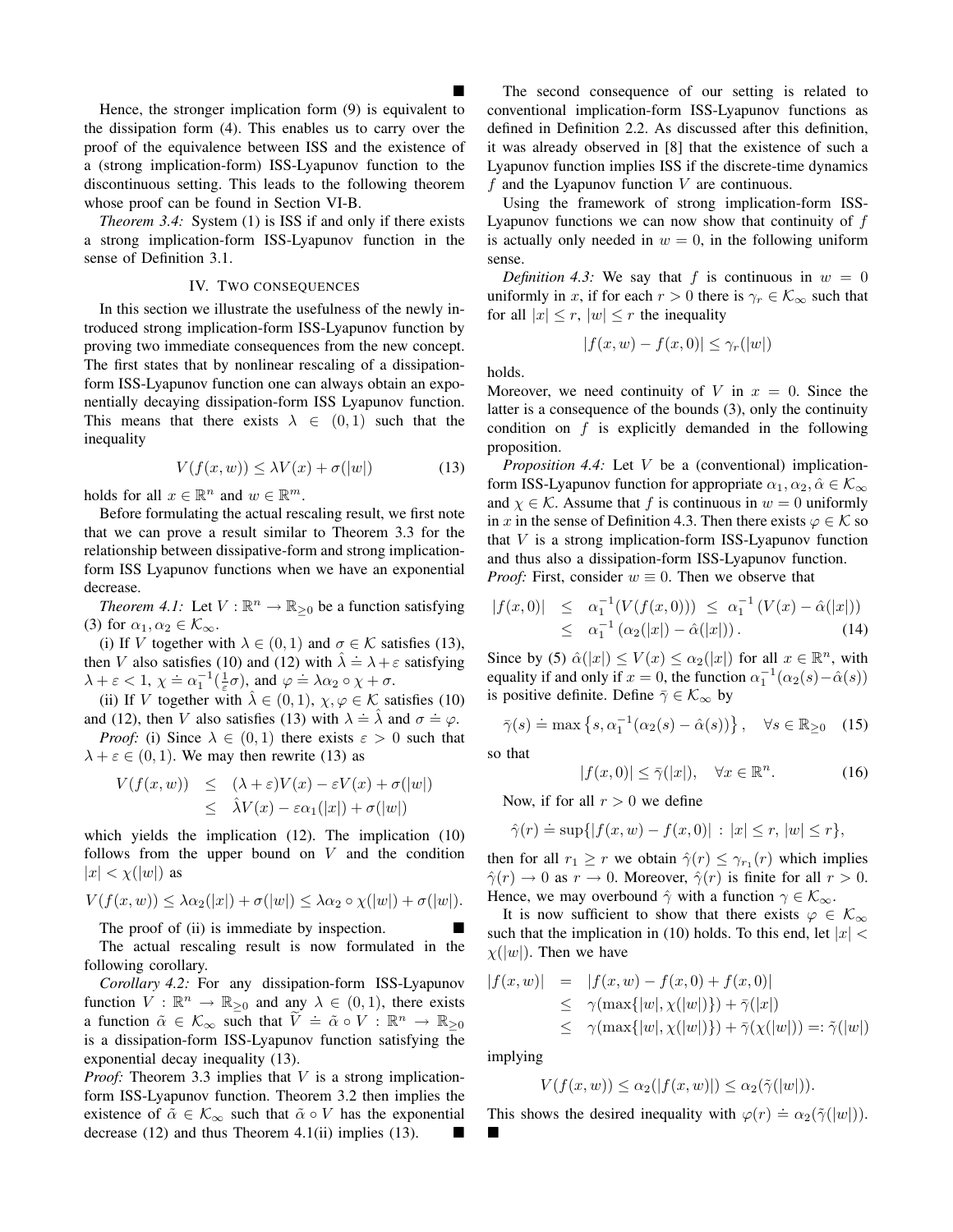We note that the map  $f(x, w) = v(w) \kappa(x)$  in (6) of Example 2.7 does not satisfy the required continuity property of Proposition 4.4. To see this, we first observe that

$$
|f(x, w) - f(x, 0)| = |f(x, w)|.
$$

Choose  $r = 1$  and any  $\gamma_1 \in \mathcal{K}_{\infty}$ . Then, with  $w = 1$ , we see that

$$
|f(x,1)| = \frac{1}{|x|}, \quad \forall x \in (-1,1) \setminus \{0\}
$$

so that  $|f(x, 1)| > \gamma_1(1)$  for some  $x \in (0, 1)$ .

#### V. CONCLUSIONS

We have shown that the equivalence between ISS-Lyapunov functions in dissipation-form and in implicationform known for continuous time systems [22] and continuous discrete-time systems [8] fails to hold for discrete-time discontinuous systems. More precisely, for discontinuous dynamics the implication-form ISS-Lyapunov function turns out to be a weaker concept and does not necessarily guarantee ISS.

As a remedy, we proposed a new "strong" implicationform ISS-Lyapunov function. This fixes the problem because any strong implication-form ISS-Lyapunov function is also a dissipation-form ISS-Lyapunov function and vice versa. We demonstrated that the newly defined Lyapunov function is useful for performing nonlinear scalings of ISS-Lyapunov functions and for deriving weakened continuity conditions under which the conventional implication-form ISS-Lyapunov function guarantees ISS.

#### VI. PROOFS

#### *A. Proof of Theorem 3.2*

We observe that the implications  $(iii) \Rightarrow (ii) \Rightarrow (i)$  are trivial. It thus suffices to prove the converse implications.

*1) Positive Definite to*  $\mathcal{K}_{\infty}$ *:* (*i*)  $\Rightarrow$  (*ii*)*:* We start from an ISS-Lyapunov function with a positive definite decrease rate; i.e.,  $V : \mathbb{R}^n \to \mathbb{R}_{\geq 0}, \ \alpha_1, \alpha_2 \in \mathcal{K}_{\infty}, \ \chi, \varphi \in \mathcal{K}, \text{ and } \rho \in \mathcal{P}$ satisfying (3) and (11).

For  $\rho \in \mathcal{P}$ , [1, Lemma IV.1] ([10, Lemma 12]) yields  $\alpha \in \mathcal{K}_{\infty}$  and  $\sigma \in \mathcal{L}$  so that

$$
\rho(s) \ge \alpha(s)\sigma(s), \quad \forall s \in \mathbb{R}_{\ge 0}.\tag{17}
$$

Using the bounds (3) we see that for all  $x \in \mathbb{R}^n$  the inequality  $|x| \ge \chi(|w|)$  implies

$$
V(f(x, w)) - V(x) \le -\rho(|x|)
$$
  
\n
$$
\le -\alpha(|x|)\sigma(|x|)
$$
  
\n
$$
\le -\alpha \circ \alpha_2^{-1}(V(x))\sigma \circ \alpha_1^{-1}(V(x))
$$
  
\n
$$
= -\hat{\rho}(V(x)) \qquad (18)
$$

where  $\hat{\rho}(s) \doteq \alpha \circ \alpha_2^{-1}(s) \sigma \circ \alpha_1^{-1}(s)$  for all  $s \in \mathbb{R}_{\geq 0}$  is positive definite.

From here, we follow [9, Lemma 2.8]. Let  $\bar{\alpha} \in \mathcal{K}_{\infty}$  be such that

$$
\bar{\alpha}\left(\frac{s}{2}\right)\hat{\rho}(s) \ge s, \quad \forall s \ge 1 \tag{19}
$$

and define  $\hat{\alpha} \in \mathcal{K}_{\infty}$  by

$$
\hat{\alpha}(s) \doteq s + \int_0^s \bar{\alpha}(r) dr, \quad \forall s \in \mathbb{R}_{\geq 0}.
$$
 (20)

We observe that  $\hat{\alpha} \in \mathcal{K}_{\infty}$  and

$$
\hat{\alpha}'(s) = 1 + \bar{\alpha}(s), \quad \forall s \in \mathbb{R}_{>0} \tag{21}
$$

so that  $\hat{\alpha}'$  is strictly increasing.

Define  $\hat{V}(x) \doteq \hat{\alpha}(V(x))$  for all  $x \in \mathbb{R}^n$  and observe that with the  $\mathcal{K}_{\infty}$  functions  $\hat{\alpha}_1 \doteq +\hat{\alpha} \circ \alpha_1$  and  $\hat{\alpha}_2 \doteq \hat{\alpha} \circ \alpha_2$  we have

$$
\hat{\alpha}_1(|x|) \le \dot{V}(x) \le \hat{\alpha}_2(|x|). \tag{22}
$$

Additionally, let  $\hat{\varphi} \in \mathcal{K}$  be given by  $\hat{\varphi} = \hat{\alpha} \circ \varphi$  so that (10) implies, for  $|x| < \chi(|w|)$ ,

$$
\widehat{V}(f(x,w)) = \widehat{\alpha}(V(f(x,w))) \leq \widehat{\alpha} \circ \varphi(|w|) = \widehat{\varphi}(|w|).
$$

To simplify the notation, we use  $\hat{V}^+ \doteq \hat{V}(f(x, w)), \hat{V} \doteq$  $\hat{V}(x)$ ,  $V^+ \doteq V(f(x,w))$ , and  $V \doteq V(x)$ . In what follows we assume  $|x| \ge \chi(|w|)$ .

Since  $\hat{\alpha}$  is differentiable, the mean value theorem yields the existence of  $\theta \in (0,1)$  so that

$$
\hat{\alpha}(V^+) - \hat{\alpha}(V) = \hat{\alpha}'(V^+ + \theta(V - V^+))(V^+ - V). \tag{23}
$$

Note that, as a consequence of (18),  $V^+ - V \leq 0$ .

We first restrict attention to  $V \geq 1$  and consider two cases. First, we assume  $V^+ \leq \frac{V}{2}$  and note that  $\hat{\alpha}'(s) \geq 1$  for all  $s \in \mathbb{R}_{\geq 0}$ . Then

$$
\widehat{V}^+ - \widehat{V} \le V^+ - V \le -\frac{V}{2}.\tag{24}
$$

Now suppose that  $V^+ \geq \frac{V}{2}$ . In this case, using  $V - V^+ \geq$  $0$  and  $(21)$ , we have

$$
\begin{array}{rcl} \hat{\alpha}'(V^+ + \theta(V - V^+)) & \geq & \hat{\alpha}'(V^+) \\ & \geq & \hat{\alpha}'\left(\frac{V}{2}\right) > \bar{\alpha}\left(\frac{V}{2}\right). \end{array} \tag{25}
$$

Therefore, for  $V > 1$ , using (25), (18), and (19) we obtain

$$
\begin{aligned}\n\widehat{V}^+ - \widehat{V} &\leq \bar{\alpha} \left( \frac{V}{2} \right) (V^+ - V) \\
&\leq -\bar{\alpha} \left( \frac{V}{2} \right) \hat{\rho}(V) \leq -V.\n\end{aligned}
$$
\n(26)

Combining (24) and (26) we see that, for  $V \ge 1$ ,

$$
\widehat{V}^+ - \widehat{V} \le -\frac{V}{2}.\tag{27}
$$

For  $V \leq 1$ , we note that by definition (20) and (18) we have

$$
\widehat{V}^+ - \widehat{V} = V^+ + \int_0^{V^+} \bar{\alpha}(r)dr - V - \int_0^V \bar{\alpha}(r)dr
$$
  
\n
$$
\leq V^+ - V \leq -\widehat{\rho}(V). \tag{28}
$$

Take  $\check{\alpha} \in \mathcal{K}_{\infty}$  so that

$$
\begin{array}{rcl}\n\check{\alpha}(s) & \leq & \hat{\rho}(s), \quad s \in [0,1] \\
\check{\alpha}(s) & \leq & \frac{s}{2}, \quad s \geq 1.\n\end{array}
$$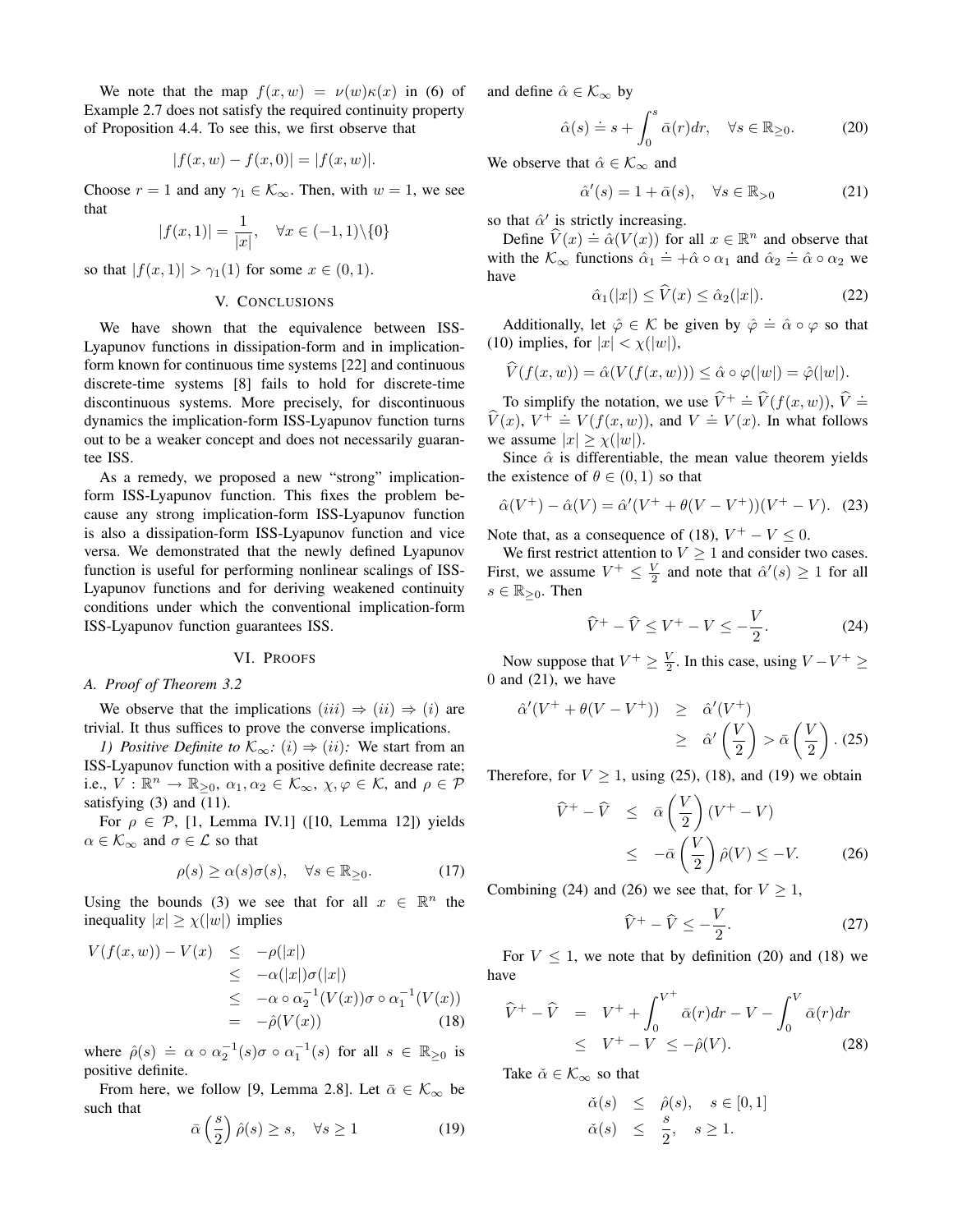Finally, let  $\alpha \in \mathcal{K}_{\infty}$  be defined as  $\alpha \doteq \check{\alpha} \circ \alpha_1$  so that

$$
|x| \ge \chi(|w|) \Rightarrow \widehat{V}(f(x, w)) - \widehat{V}(x) \le -\check{\alpha}(V(x))
$$
  

$$
\le -\check{\alpha} \circ \alpha_1(|x|) = -\alpha(|x|). \tag{29}
$$

*2)*  $\mathcal{K}_{\infty}$  *to Exponential:* (*ii*)  $\Rightarrow$  (*iii*)*:* Since every  $\mathcal{K}_{\infty}$ function is also positive definite, we can follow the first part of the proof to conclude (22) and (29) which imply

$$
|x| \ge \chi(|w|) \Rightarrow \widehat{V}(f(x, w)) - \widehat{V}(x) \le -\alpha(|x|)
$$
  

$$
\le -\alpha \circ \widehat{\alpha}_2^{-1}(\widehat{V}(x)). \tag{30}
$$

Define  $\mu \in \mathcal{K}_{\infty}$  by

$$
\mu(s) \doteq \min\left\{\alpha \circ \hat{\alpha}_2^{-1}(s), \frac{s}{2}\right\} \tag{31}
$$

and note that id  $-\mu \in \mathcal{K}_{\infty}$  and

$$
|x| \ge \chi(|w|) \Rightarrow \widehat{V}(f(x, w)) \le \widehat{V}(x) - \mu(\widehat{V}(x))
$$
  
= (id -  $\mu$ )( $\widehat{V}(x)$ ). (32)

Select any  $\lambda \in (0, 1)$ . Then [10, Corollary 1] yields  $\hat{\mu} \in \mathcal{K}_{\infty}$ so that

$$
\hat{\mu} \circ (\mathrm{id} - \mu)(s) = \lambda \hat{\mu}(s), \quad \forall s \in \mathbb{R}_{\geq 0}.
$$
 (33)

Define  $\widetilde{V} \doteq \hat{\mu}(\widehat{V})$  and note that, with  $\mathcal{K}_{\infty}$  functions  $\bar{\alpha}_1 \doteq$  $\hat{\mu} \circ \hat{\alpha}_1$  and  $\bar{\alpha}_2 = \hat{\mu} \circ \hat{\alpha}_2$ ,

$$
\bar{\alpha}_1(|x|) \le \bar{V}(x) \le \bar{\alpha}_2(|x|). \tag{34}
$$

Furthermore,

$$
|x| \ge \chi(|w|) \Rightarrow \widetilde{V}(f(x, w)) = \hat{\mu}(\widehat{V}(f(x, w)))
$$
  
\n
$$
\le \hat{\mu} \circ (\text{id} - \mu)(\widehat{V}(x)) = \lambda \hat{\mu}(\widehat{V}(x))
$$
  
\n
$$
= \lambda \widetilde{V}(x).
$$

The form  $\tilde{V} = \tilde{\alpha}(V)$  follows by combining both parts of the proof and setting  $\tilde{\alpha} = \hat{\mu} \circ \hat{\alpha}$ . Finally, we define  $\bar{\varphi} \in \mathcal{K}$  by  $\overline{\varphi} = \hat{\mu} \circ \hat{\varphi}$  so that, for  $|x| < \chi(|w|)$ ,

$$
\widetilde{V}(f(x,w)) = \hat{\mu}(\widehat{V}(f(x,w))) \le \hat{\mu} \circ \hat{\varphi}(|w|) = \bar{\varphi}(|w|). \tag{35}
$$

#### *B. Proof of Theorem 3.4*

"Existence of strong implication-form  $V \Rightarrow$  ISS": This follows immediately from Theorem 3.3(ii) followed by Lemma 2.4.

"ISS  $\Rightarrow$  Existence of strong implication-form V":

We show the existence of a Lyapunov function in exponential form, i.e., satisfying (12) (implying (9)) and (10). Our proof relies on a converse Lyapunov theorem for difference inclusions. We denote the set of solutions to the difference inclusion

$$
x^+ \in F(x), \quad x \in \mathbb{R}^n \tag{36}
$$

defined by the set-valued mapping  $F : \mathbb{R}^n \rightrightarrows \mathbb{R}^n$  and from an initial condition  $x \in \mathbb{R}^n$  by  $\mathcal{S}(x)$ . A solution  $\phi \in \mathcal{S}(x)$ is a function  $\phi : \mathbb{Z}_{\geq 0} \times \mathbb{R}^n \to \mathbb{R}^n$  such that  $\phi(0, x) = x$  and  $\phi(k+1, x) \in F(\phi(k, x))$  for all  $k \in \mathbb{Z}_{\geq 0}$ .

*Definition 6.1:* The difference inclusion (36) is said to be  $\mathcal{KL}$ -stable if there exists  $\beta \in \mathcal{KL}$  so that

$$
|\phi(k,x)| \le \beta(|x|,k), \quad \forall x \in \mathbb{R}^n, \ \phi \in \mathcal{S}(x), \ k \in \mathbb{Z}_{\ge 0}.
$$
\n(37)

*Theorem 6.2:* If the difference inclusion (36) is  $KL$ -stable then, for any given  $\lambda \in (0,1)$  there exists an exponentialdecrease Lyapunov function; i.e., there exist functions  $V$ :  $\mathbb{R}^n \to \mathbb{R}_{\geq 0}$  and  $\alpha_1, \alpha_2 \in \mathcal{K}_{\infty}$  so that

$$
\alpha_1(|x|) \le V(x) \le \alpha_2(|x|) \tag{38}
$$

$$
V(\phi(1, x)) \le \lambda V(x) \tag{39}
$$

for all  $x \in \mathbb{R}^n$  and  $\phi(1, x) \in F(x)$ .

*Proof:* The proof follows that of [12, Theorem 2.7] where, here, we need not worry about regularity of the Lyapunov function.

Given  $\beta \in \mathcal{KL}$  and  $\lambda \in (0,1)$ , Sontag's lemma on  $\mathcal{KL}$ estimates [21, Proposition 7] yields  $\alpha_1, \alpha_2 \in \mathcal{K}_{\infty}$  so that

$$
\alpha_1(\beta(s,k)) \le \alpha_2(s)\lambda^k, \quad \forall s \in \mathbb{R}_{\geq 0}, \ k \in \mathbb{Z}_{\geq 0}.\tag{40}
$$

For all  $x \in \mathbb{R}^n$ , define

$$
V(x) \doteq \sup_{k \in \mathbb{Z}_{\geq 0}} \sup_{\phi \in \mathcal{S}(x)} \alpha_1(|\phi(k, x)|) \lambda^{-k}.
$$
 (41)

Then

$$
V(x) \ge \sup_{\phi \in \mathcal{S}(x)} \alpha_1(|\phi(0, x)|) \lambda^0 = \alpha_1(|x|)
$$

and

$$
V(x) \leq \sup_{k \in \mathbb{Z}_{\geq 0}} \alpha_1(\beta(|x|, k)) \lambda^{-k}
$$
  
 
$$
\leq \sup_{k \in \mathbb{Z}_{\geq 0}} \alpha_2(|x|) \lambda^k \lambda^{-k} = \alpha_2(|x|)
$$

so that  $V(x)$  satisfies the desired upper and lower bounds (38). The desired decrease condition follows as

$$
V(\phi(1, x)) = \sup_{k \in \mathbb{Z}_{\geq 0}} \sup_{\psi \in \mathcal{S}(\phi(1, x))} \alpha_1(|\psi(k, \phi(1, x))|) \lambda^{-k}
$$
  
\n
$$
\leq \sup_{k \in \mathbb{Z}_{\geq 1}} \sup_{\phi \in \mathcal{S}(x)} \alpha_1(|\phi(k, x)|) \lambda^{-k+1}
$$
  
\n
$$
\leq \sup_{k \in \mathbb{Z}_{\geq 0}} \sup_{\phi \in \mathcal{S}(x)} \alpha_1(|\phi(k, x)|) \lambda^{-k+1}
$$
  
\n
$$
= \lambda V(x)
$$

for all  $x \in \mathbb{R}^n$ .  $n$ .

In order to demonstrate that ISS implies the existence of an ISS-Lyapunov function, we follow the standard argument as in [22] and [8]. Denote the closed unit ball in  $\mathbb{R}^m$  by  $\mathcal{B}^m$ . We show that there exists a  $\mu \in \mathcal{K}_{\infty}$  such that the differential inclusion defined by

$$
x(k+1) \in f(x(k), \mu(|x(k)|)\mathcal{B}^m)
$$
 (42)

is  $KL$ -stable, allowing us to appeal to Theorem 6.2 to obtain an ISS-Lyapunov function. We denote the solution set of (42) from an initial condition  $x \in \mathbb{R}^n$  by  $\mathcal{S}_{\mu}(x)$ .

*Proposition 6.3:* [12, Proposition 2.2.] The following are equivalent: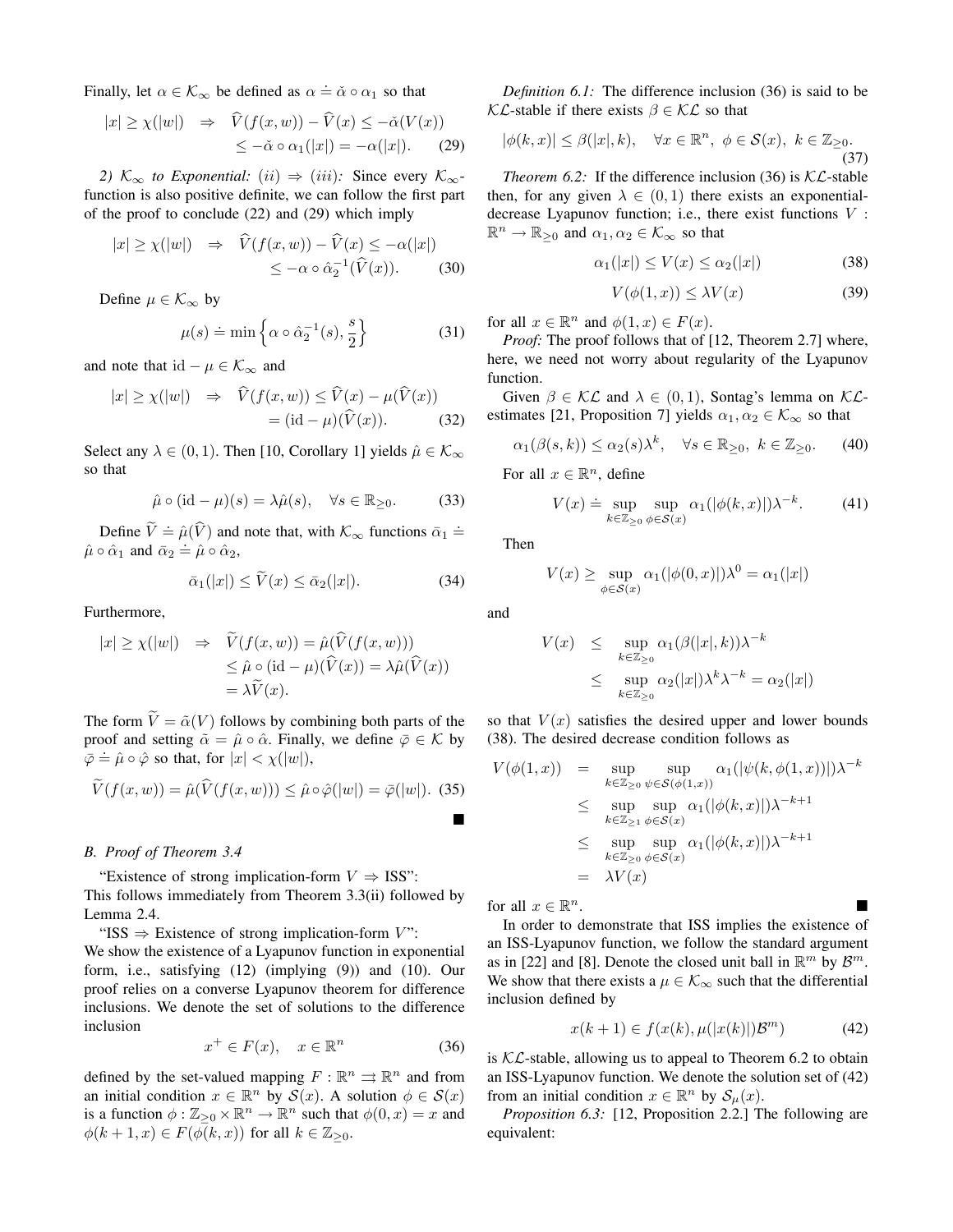- 1) The difference inclusion  $x(k+1) \in F(x(k))$  is  $\mathcal{KL}$ -stable. 2) The following hold:
	- a) (Uniform stability): There exists  $\gamma \in \mathcal{K}_{\infty}$  so that, for each  $x \in \mathbb{R}^n$ , all solutions  $\phi \in \mathcal{S}(x)$  satisfy

$$
|\phi(k,x)| \le \gamma(|x|), \quad \forall k \in \mathbb{Z}_{\ge 0}.
$$

b) (Uniform global attractivity): For each  $r, \varepsilon \in \mathbb{R}_{>0}$ , there exists  $K(r, \varepsilon) > 0$  so that, for each  $x \in \mathbb{R}^n$ , all solutions  $\phi \in \mathcal{S}(x)$  satisfy

$$
|x| \le r, \quad k \in \mathbb{Z}_{\ge K(r,\varepsilon)} \Rightarrow |\phi(k,x)| \le \varepsilon.
$$
  
Lemma 6.4: If (1) is ISS then there exists  $\mu \in \mathcal{K}_{\infty}$  such

that the difference inclusion (42) is  $\mathcal{KL}$ -stable.

*Proof:* Without loss of generality, we assume that  $\gamma \in \mathcal{K}$ from (2) satisfies  $\gamma(r) \ge r$ . Define  $\alpha, \mu \in \mathcal{K}_{\infty}$  as

$$
\alpha(s) \doteq \max \left\{ \gamma(\beta(s, 0)), \gamma \left( \frac{1}{2}s \right) \right\},\
$$

$$
\mu(s) \doteq \frac{1}{2} \gamma^{-1} \left( \frac{1}{4} \alpha^{-1}(s) \right)
$$

for all  $s \in \mathbb{R}_{\geq 0}$ .

*Claim 6.5:* For any  $x \in \mathbb{R}^n$  and  $\phi \in \mathcal{S}_{\mu}(x)$  we have

$$
\gamma \circ \mu(|\phi(k, x)|) \le \frac{1}{2}|x|, \quad \forall k \in \mathbb{Z}_{\ge 0}.\tag{43}
$$

*Proof:* By the definition of  $\alpha$  we have  $|x| \leq \beta(|x|, 0) \leq$  $\alpha(|x|)$  so that

$$
\gamma \circ \mu(|x|) \le \frac{1}{4}\alpha^{-1}(|x|) \le \frac{1}{4}|x|.
$$
 (44)

Let

$$
k_1 \doteq \min\left\{k \in \mathbb{Z}_{\geq 0} : \gamma \circ \mu(|\phi(k, x)|) > \frac{1}{2}|x|\right\}
$$

and note that (44) implies  $k_1 \in \mathbb{Z}_{\geq 1}$ . In order to obtain a contradiction, assume  $k_1 < \infty$ . Then (43) holds for all  $k \in \mathbb{Z}_{[0,k_1-1]}$ . Therefore,  $\gamma(|\mu(|\phi(k,x)|)\mathcal{B}^m|) \leq \frac{1}{2}|x|$  for all  $\phi \in \mathcal{S}_{\mu}(x)$  and  $k \in \mathbb{Z}_{[0,k_1-1]}$ . Applying  $\gamma \in \mathcal{K}_{\infty}$  to both sides of the ISS-estimate (2) in conjunction with this fact yields

$$
\gamma(|\phi(k,x)|) \le \max\left\{\gamma(\beta(|x|,0)), \gamma\left(\frac{1}{2}|x|\right)\right\} = \alpha(|x|),\tag{45}
$$

for all  $\phi \in \mathcal{S}_{\mu}(x)$ ,  $k \in \mathbb{Z}_{[0,k_1-1]}$ .

Then, using the definition of  $\mu$ , the ISS-estimate (2), and  $(45)$ , we have

$$
\gamma \circ \mu(|\phi(k_1, x)|) \leq \frac{1}{4}\alpha^{-1}(|\phi(k_1, x)|)
$$
  
\n
$$
\leq \frac{1}{4} \max \left\{ \alpha^{-1}(\beta(|x|, k)) \times \max_{j \in \mathbb{Z}_{[0, k_1 - 1]}} \alpha^{-1} \circ \gamma(|\phi(j, x)|) \right\}
$$
  
\n
$$
\leq \frac{1}{4} \max \{|x|, |x|\} = \frac{1}{4}|x|
$$

which contradicts the definition of  $k_1$  and hence proves the claim.

We now prove  $\mathcal{KL}$ -stability of difference inclusion (42) by proving uniform stability and uniform global attractivity and then appeal to Proposition 6.3.

Uniform stability follows using (2), (43), and the fact that  $\gamma(s) \geq s$  as

$$
\begin{aligned} |\phi(k, x)| \\ &\leq \max \left\{ \beta(|x|, k), \max_{i \in \mathbb{Z}_{[0, k-1]}} \gamma(|\mu(|\phi(i, x)|) \mathcal{B}^m) \right\} \\ &\leq \max \left\{ \beta(|x|, 0), \max_{i \in \mathbb{Z}_{[0, k-1]}} \gamma(|\mu(|\phi(i, x)|)) \right\} \\ &\leq \max \left\{ \beta(|x|, 0), \frac{1}{2}|x| \right\} \\ &\leq \max \left\{ \beta(|x|, 0), \frac{1}{2} \gamma(|x|) \right\} \ = \ \alpha(|x|). \end{aligned}
$$

To establish uniform global attractivity, as above we note that, for all  $x \in \mathbb{R}^n$ ,  $\phi \in \mathcal{S}_{\mu}(x)$ , and  $k \in \mathbb{Z}_{\geq 0}$ ,

$$
|\phi(k,x)| \leq \max\left\{\beta(|x|,k),\frac{1}{2}|x|\right\}.
$$

Since  $\beta \in \mathcal{KL}$ , for each  $r \in \mathbb{R}_{\geq 0}$  there exists a finite  $T(r) \in$  $\mathbb{Z}_{\geq 1}$  so that  $\beta(r, k) \leq \frac{1}{2}r$  for all  $k \in \mathbb{Z}_{\geq T(r)}$ . Therefore, for all  $|x| \leq r$  we have  $|\bar{\phi}(k,x)| \leq \frac{1}{2}r$  for all  $\phi \in \mathcal{S}_{\mu}(x)$  and  $k \in \mathbb{Z}_{\geq T(r)}$ .

Fix any  $\varepsilon \in \mathbb{R}_{>0}$  and let  $k \in \mathbb{Z}_{\ge 1}$  be such that  $2^{-k}r \le \varepsilon$ . Define  $r_1 \doteq r$ ,  $r_i \doteq \frac{1}{2}r_{i-1}$  for all  $i \in \mathbb{Z}_{\geq 2}$ , and  $K(r, \varepsilon) \doteq$  $\sum_{i=1}^{k} T(r_i)$ . Then

$$
|\phi(k, x)| \le 2^{-k} r \le \varepsilon
$$

holds for all  $|x| \leq r$ ,  $\phi \in S_{\mu}(x)$  and  $k \in \mathbb{Z}_{\geq K(r,\varepsilon)}$ . Therefore, the difference inclusion (42) is  $\mathcal{KL}$ -stable.

We now complete the proof of Theorem 3.4. Since (1) is ISS, the difference inclusion (42) is  $\mathcal{KL}$ -stable, and by Theorem 6.2, for any  $\lambda \in \mathbb{R}_{(0,1)}$ , there exist functions V:  $\mathbb{R}^n \to \mathbb{R}_{\geq 0}$  and  $\alpha_1, \alpha_2 \in \mathcal{K}_{\infty}$  so that (38) and (39) hold for the difference inclusion given by (42). This then implies

$$
|w| \le \mu(|x|) \quad \Rightarrow \quad V(\phi(1, x, w)) \le \lambda V(x) \tag{46}
$$

for all  $x \in \mathbb{R}^n$ ,  $w \in \mathbb{R}^m$ , and  $\phi(1, x, w) = f(x, w)$ , i.e., (12).

For proving (10), let  $\beta \in \mathcal{KL}$  and  $\gamma \in \mathcal{K}_{\infty}$  come from the ISS-estimate (2) and  $\alpha_2 \in \mathcal{K}_{\infty}$  be the upper bound in (38). Define  $\varphi \in \mathcal{K}$  by

$$
\varphi(s) \doteq \alpha_2(\beta(\mu^{-1}(s), 1) + \gamma(s)), \quad \forall s \in \mathbb{R}_{\geq 0}.
$$

Then for  $|w| > \mu(|x|)$  we have

$$
V(f(x, w)) \leq \alpha_2(|f(x, w)|) \leq \alpha_2(\beta(|x|, 1) + \gamma(|w|))
$$
  
 
$$
\leq \alpha_2(\beta(\mu^{-1}(|w|), 1) + \gamma(|w|)) = \varphi(|w|),
$$

i.e., (10).

#### ACKNOWLEDGEMENT

The authors are grateful to Rob Gielen for helpful discussions on the result of Theorem 3.4.